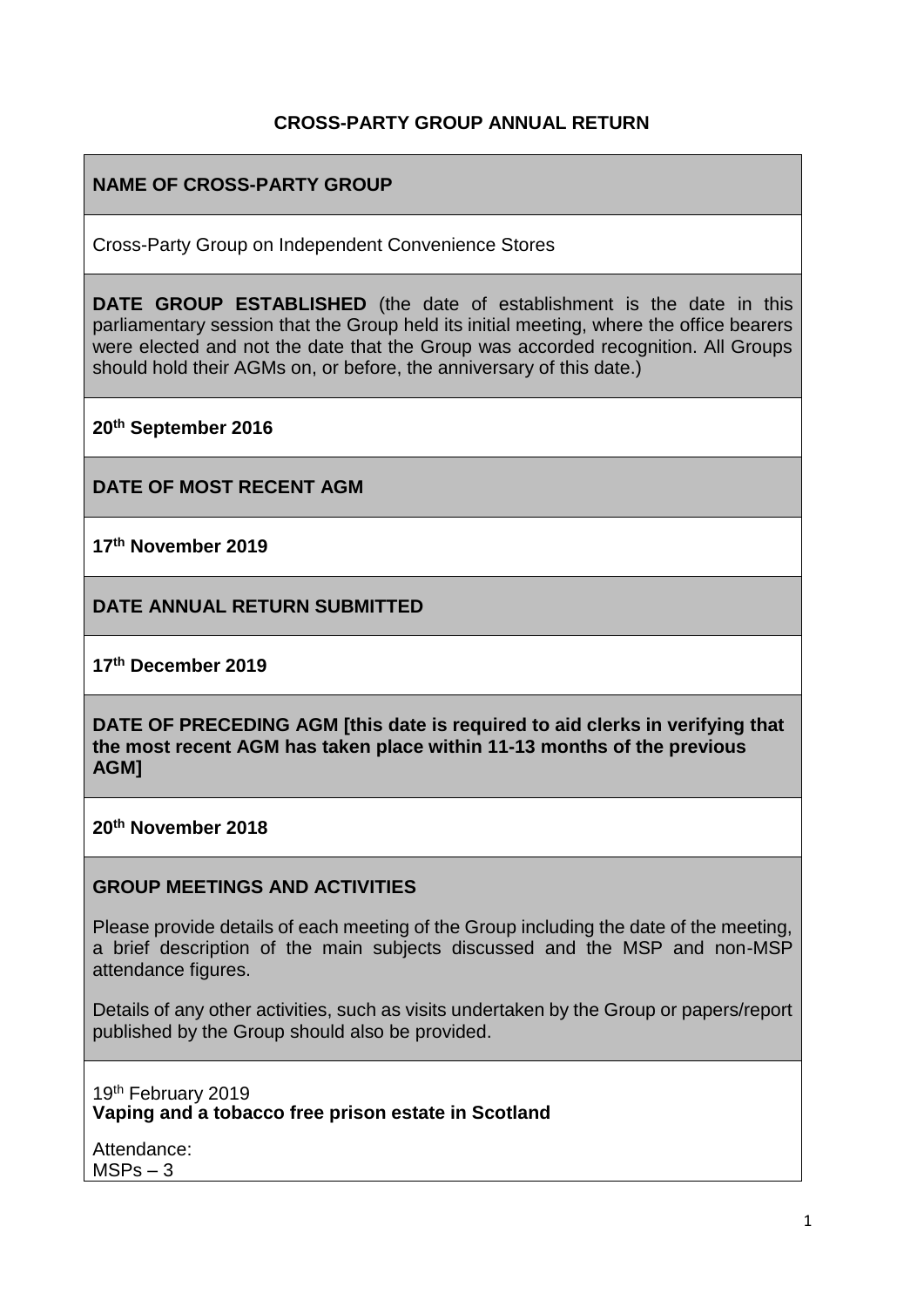Non MSPs – 33

21st May 2019 **Deposit Return Scheme** 

Attendance:  $MSPs - 5$ Non MSPs – 54

17th September 2019 **Promoting responsible retailing**

Attendance:  $MSPs - 5$ Non MSPs – 27

17th November 2019 **Convenience retailers and the public health agenda** 

Attendance:  $MSPs - 4$ Non MSPs – 26

### **MSP MEMBERS OF THE GROUP**

Please provide names and party designation of all MSP members of the Group.

Gordon Macdonald (SNP), John Mason (SNP), Gil Paterson (SNP), Daniel Johnson (Labour), Anas Sarwar (Labour), James Kelly (Labour) Gordon Lindhurst (Conservative), Richard Lyle (SNP) Murdo Fraser (Conservative) Rachael Hamilton (Conservative) Maurice Golden (Conservative) Jackie Baillie (Labour)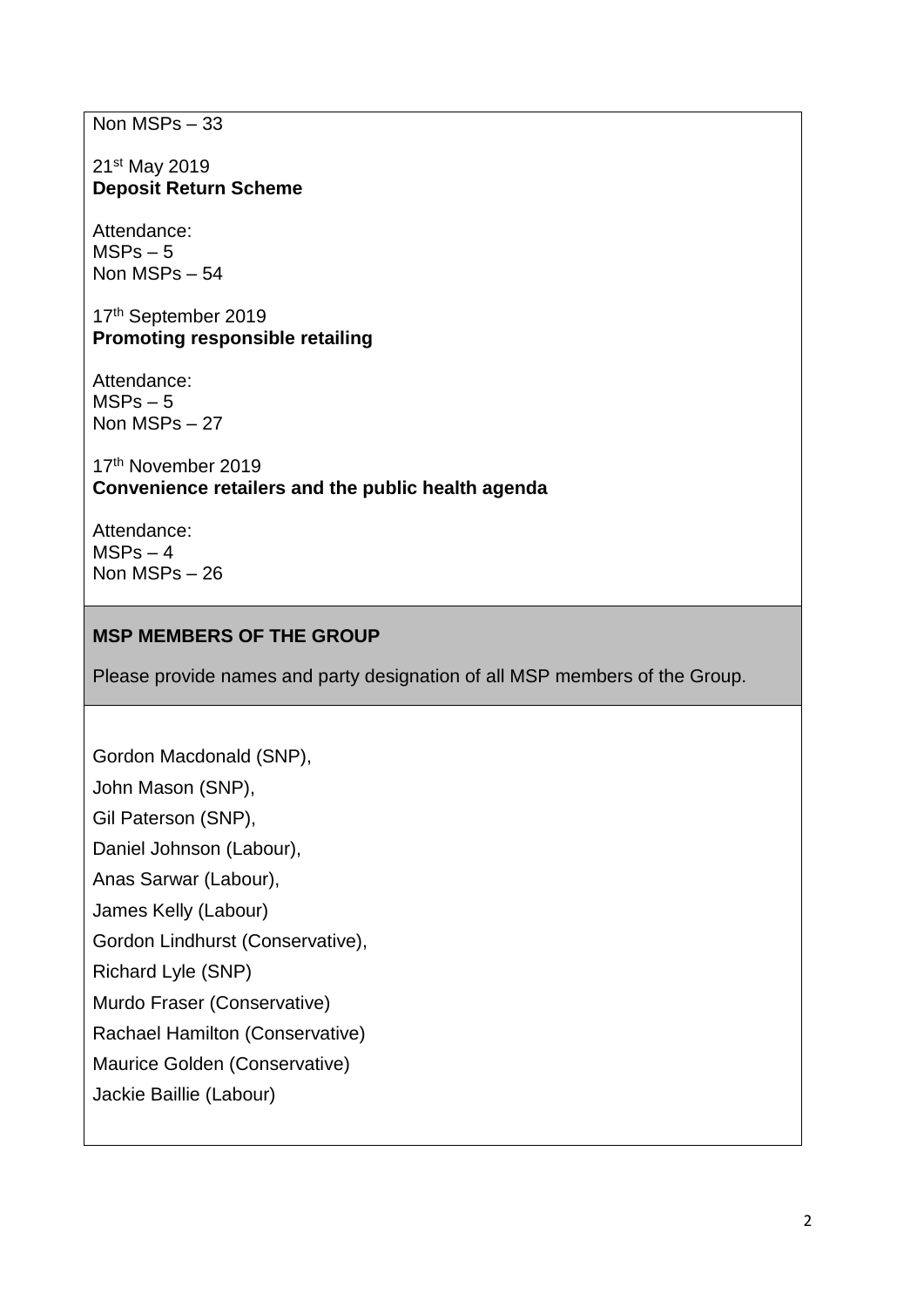# **NON-MSP MEMBERS OF THE GROUP**

For organisational members please provide only the name of the organisation, it is not necessary to provide the name(s) of individuals who may represent the organisation at meetings of the Group.

| <b>Individuals</b> | <b>Professor Leigh Sparks</b><br><b>Reverend Neil Galbraith</b> |
|--------------------|-----------------------------------------------------------------|
| Organisations      | <b>Scottish Grocers Federation</b><br>Scotmid                   |
|                    | <b>British Independent Retailers Association</b>                |
|                    | <b>British Oil Security Syndicate</b>                           |
|                    | <b>British Security Industry Association</b>                    |
|                    | <b>Scottish Wholesale Association</b>                           |
|                    | <b>Scottish Licensed Trade Association</b>                      |
|                    | <b>Scottish Bakers</b>                                          |
|                    | <b>Scottish Business Resilience Centre</b>                      |
|                    | <b>Scottish Anti Illicit Trade Group</b>                        |
|                    | <b>Scottish Retail and Wholesale Security Group</b>             |
|                    | <b>Keep Scotland Beautiful</b>                                  |
|                    | <b>Glasgow the Caring City</b>                                  |
|                    | East Edinburgh Community Alcohol Partnership                    |
|                    | <b>Scottish Local Retailer</b>                                  |
|                    | <b>Certas Energy</b>                                            |
|                    | Co-operative Food                                               |
|                    | <b>Clydebank Co-operative</b>                                   |
|                    | CJ Lang & Son Ltd                                               |
|                    | <b>Booker Premier</b>                                           |
|                    | <b>Martin McColl</b>                                            |
|                    | <b>Costcutter Supermarkets</b>                                  |
|                    | <b>Mace Stores</b>                                              |
|                    | Abdul Majid & Son Ltd                                           |
|                    | <b>Broadway Premier Edinburgh</b>                               |
|                    | <b>JW Filshill</b>                                              |
|                    | Khalsa Retail LTD                                               |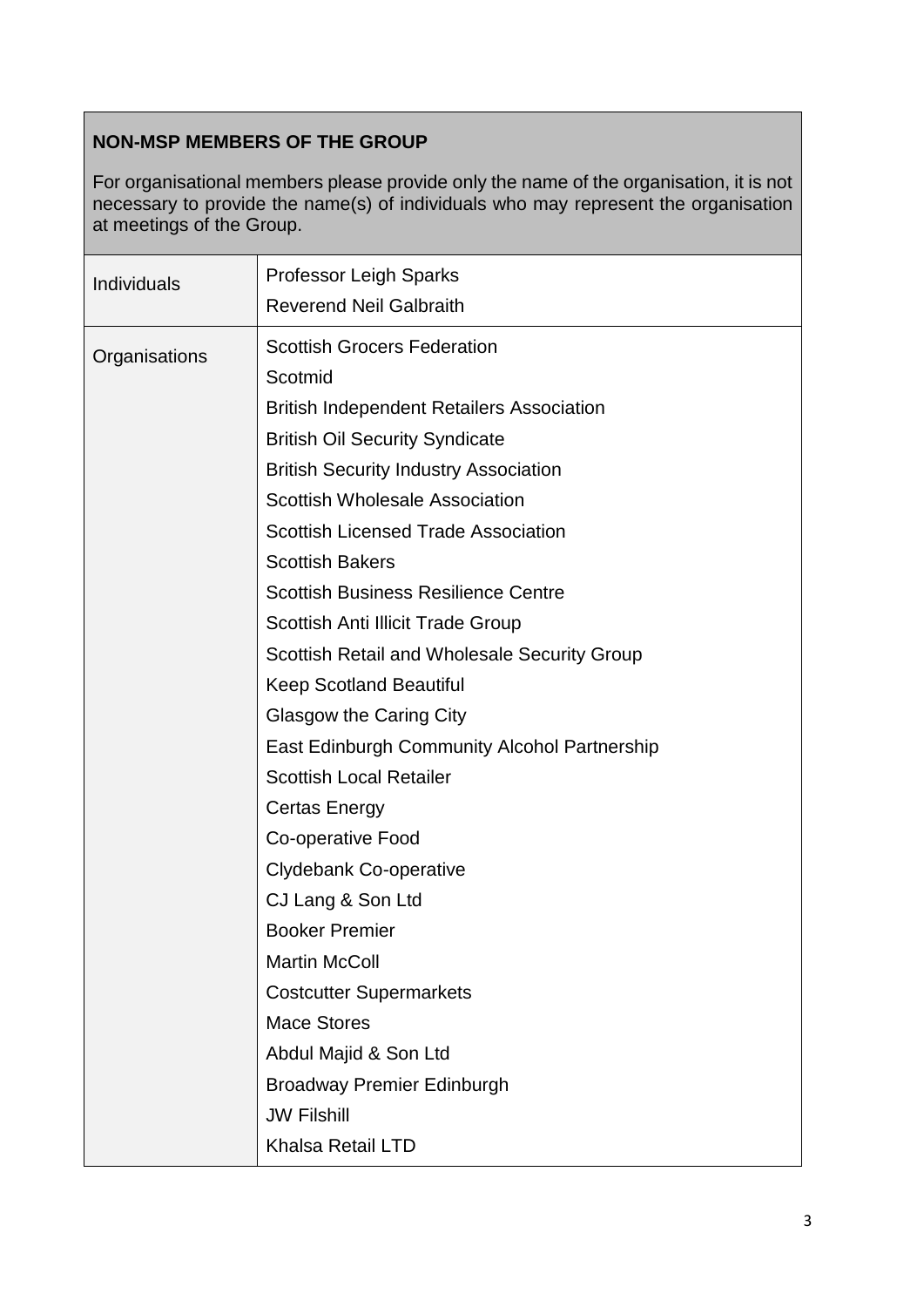| <b>PGMA</b>                  |
|------------------------------|
| SGF Healthy Living Programme |
|                              |

### **GROUP OFFICE BEARERS**

Please provide names for all office bearers. The minimum requirement is that two of the office bearers are MSPs and one of these is Convener – beyond this it is a matter for the Group to decide upon the office bearers it wishes to have. It is permissible to have more than one individual elected to each office, for example, co-conveners or multiple deputy conveners.

| Convener               | <b>Gordon MacDonald MSP</b> |
|------------------------|-----------------------------|
| <b>Deputy Convener</b> | <b>Jackie Baillie MSP</b>   |
| Secretary              | John Lee, SGF               |
| <b>Treasurer</b>       | N/A                         |

## **FINANCIAL BENEFITS OR OTHER BENEFITS RECEIVED BY THE GROUP**

Please provide details of any financial or material benefit(s) received from a single source in a calendar year which has a value, either singly or cumulatively, of more than £500. This includes donations, gifts, hospitality or visits and material assistance such as secretariat support.

Details of material support should include the name of the individual providing support, the value of this support over the year, an estimate of the time spent providing this support and the name of the organisation that this individual is employed by / affiliated to in providing this support.

Groups should provide details of the date on which the benefit was received, the value of the benefit and a brief description of the benefit.

If the Group is not disclosing any financial information please tick the box to confirm that the Group has considered the support received, but concluded it totalled under the threshold for disclosure (£500).  $\sqrt{v}$